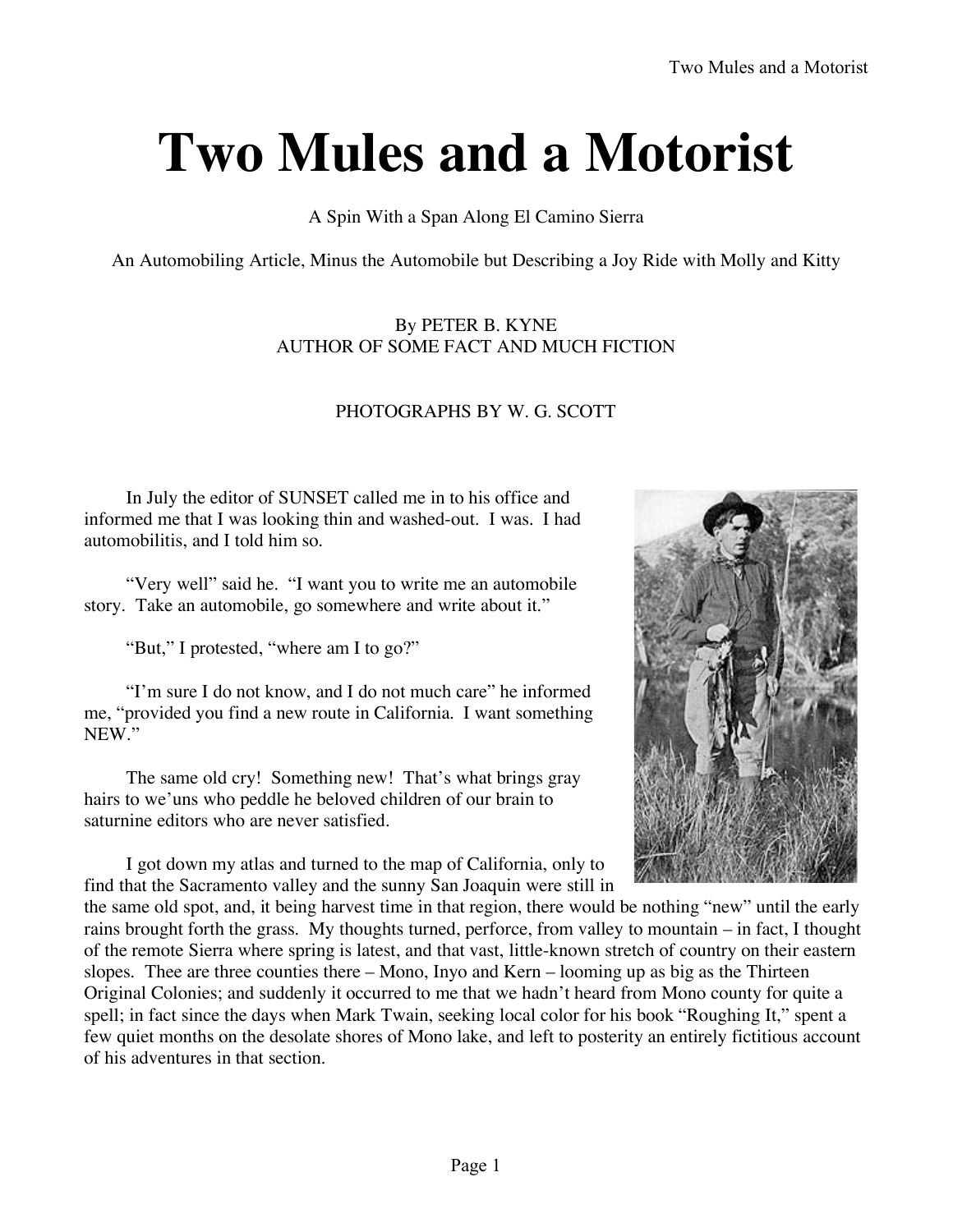Here, said I, is something not quite stale. So I wrote to my friend, Mr. W. G. Scott, corresponding secretary of the Inyo Good Roads Club at Bishop, California, explaining my predicament, and inquiring if his club had any good new roads in stock. He wired back that they had only one, but it was a jo-darter of a road. El Camino Sierra he called it. I got down my English-Spanish dictionary and discovered that El Camino Sierra, literally translated, means "The Mountain Highway."

I received a lot more information from Scott. El Camino Sierra, he told me begins at Bridgeport, Mono county, which is a village forgotten, at the mouth of the Sonora Pass, where the Sonora State Highway spills out of the Sierra into the valley. From Bridgeport, El Camino Sierra stretches southward to Mojave, skirting the eastern base of the high Sierra. Scott added that if I would meet him in Bridgeport we two would journey leisurely down El Camino Sierra to Mojave, and if on that trip I couldn't find something to tell the motorists of California about, he, Scott, would immerse himself in gasoline and go playing with matches. So, to save the life of this reckless man, we met in Bridgeport. I was three days getting there. It requires nerve to get into Bridgeport, but the prospects of something new, together with telegrams of encouragement received from Scott along the line of march, lightened the journey considerably. I went from San Francisco to Reno, Nevada; from Reno to Wabuska; thence to Mason, thence over the Copper Belt road to Hudson; which is the end of the line. Nothing else – just the end. Here I found an auto-stage waiting, and after a fifty-two mile drive across the fair state of Nevada, I arrived ultimately and found Scotty waiting for me on the hotel porch.

A word here before we start into the south, for Bridgeport deserves the passing tribute of a word. I would meet him in Bridgeport we two would journey leisurely down El Camino Sierra to Mojave, and if on that trip I couldn't find something to tell the motorists of California about, he, Scott, would immerse himself in gasoline and go playing with matches. So, to save the life of this reckless man, we met in Bridgeport. I was three days getting there. It requires nerve to get into Bridgeport, but the prospects of something new, together with telegrams of encouragement received from Scott along the line of march, lightened the journey considerably. I went from San Francisco to Reno, Nevada; from Reno to Wabuska; thence to Mason, thence over the Copper Belt road to Hudson, which is the end of the line. Nothing else-just the end. Here I found an auto-stage waiting, and after a fifty-two-mile drive across the fair state of Nevada 1 arrived ultimately and found Scotty waiting for me on the hotel porch.

A word here before we start into 'the south, for Bridgeport deserves the passing tribute of a word. It is the county scat of Mono county, and it is old, old, old. There is the courthouse, the hotel, the blacksmith shop, the livery stable and the public school. Around these centers of civilization a few aged frame buildings cluster to form a hamlet. Shifty-looking Injun dogs skulk furtively through its single short street. Stolid Piute bucks loiter along the board sidewalks and on the hotel porch, cursing the selfishness of the pale-face in retaining for his own individual use and comfort the squirrel whisky that comes in on the big freight wagons from Minden, Nevada, eighty miles away. Stout squaws, with red silk handkerchiefs on their heads, peer around the corners at you. You see the bright glint of the head-dress and the tip of a nose. When you approach them you find that they are gazing at you hopelessly, wonderingly. They are all alike and they are everywhere, this fragment of a once powerful tribe. In this remote and undisturbed section of California they have made their last stand and dumbly await the end. There is something desperately pathetic about these people. They seem struggling to express a woe that they feel but can never understand.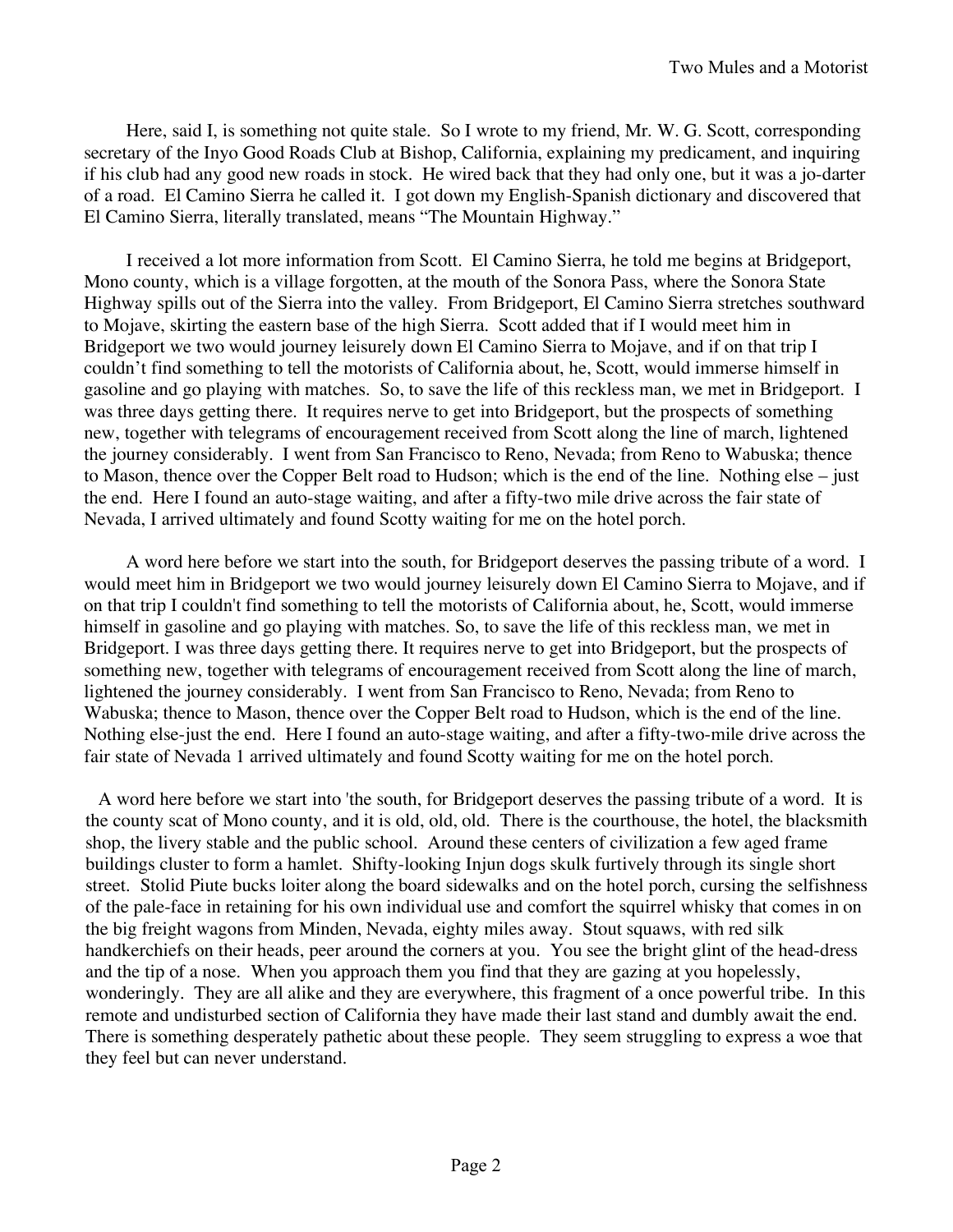But 1 was happy that first night in Bridgeport. It was the Land of the New. The coyotes came down to the edge of the town and howled defiance at the village dogs. They made a merry hubbub and kept me awake much of the night; but it was only in the morning that I knew I had spent the night on the scene of the last stand of the Olden Golden West. Two cowboys rode in from Antelope valley and they wore bearskin chaps and artillery of the regulation pattern. They slouched across the floor of the hotel bar, with much jingling of spurs, and demanded whisky, and I noticed that the barkeep set out no "chasers."

Yes, Bridgeport is a hamlet forgotten. It has no telegraphic connection with the outside world; it has but one telephone, an antiquated affair that tries the soul and the pocket-book. It leads off into space somewhere, and over its single wire stale news of the world drifts into Bridgeport, and is there discussed with solemnity and wagging of beards.

After breakfast, Scott drove up to the hotel with a hang-dog look and a span of mules. Now, I don't like mules. I have always agreed with the man who said that a mule will be gentle for twenty years just to gain your confidence, in order that he may kick you when you aren't looking. Moreover, I had distinctly specified an automobile for our trip, and the appearance of these two "desert birds," drawing a fine buckboard with camp equipment, rather annoyed me. In addition it rather gave the lie to Scott's glowing commendation of El Camino Sierra as an auto route, and I demanded an explanation.

They were Scott's mules; so he explained. The road was all right, and he would have come with an auto, but owing to the unprecedented snowfall in the Sierra, snowslides had washed out the road in several places, and that section of the road along the western shore of Mono lake was under water, the lake being unusually high. Then he pointed to three weeks' grub and two saddles, explaining that at certain spots along the road we would unhitch, saddle the mules and



take short side trips over trails usually frequented by mountain sheep and chipmunks. After accepting this explanation he introduced me to Molly and Kitty, the mules aforesaid; I climbed in, and we bade good-by to Bridgeport.

The editor of the Bridgeport *Chronicle* (which is printed on an old Washington hand-press that came around the Horn in '49) came down to see us off. He almost wept, but excused himself by saying that he had lived in the outside world when a young man, and now that we were leaving Bridgeport he was going to be lonesomer than ever. We were sorry to leave him, too. He was a mighty good fellow and gave us a column on the front page, together with an earnest plea for better roads in Mono county. The road to Bodie he attacked in verse, thusly: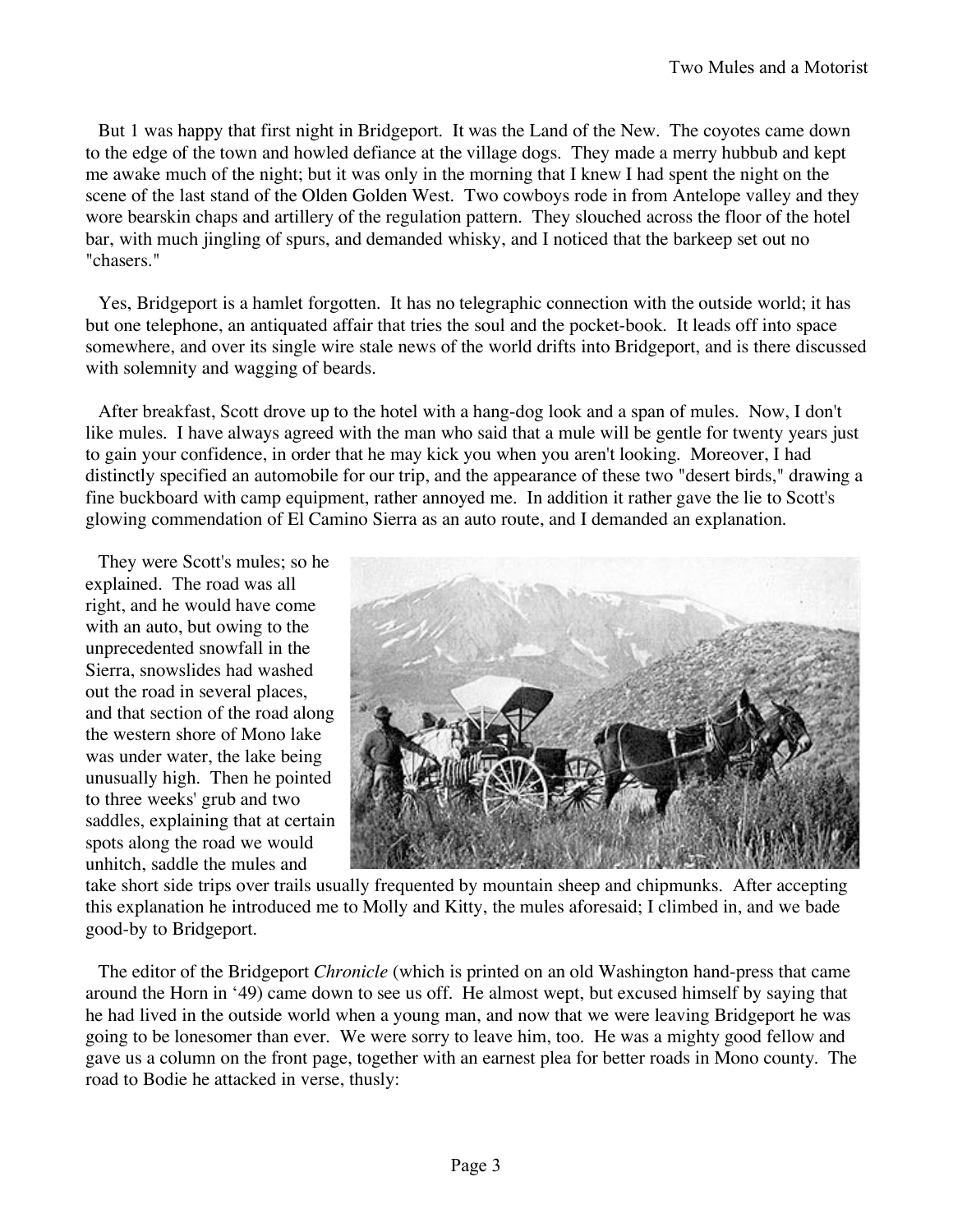This road is not passable, Not even jackassable, And all those who travel it Should get out and gravel it.

I shall not soon forget that morning leaving Bridgeport. We climbed a gentle rise, where we could look back at the little town, nestled at the mouth of the pass, with the white peaks to the north and west of it. The sun was coming up over Nevada way; there was dew on the sagebrush and a delightful tang in the atmosphere; meadowlarks trilled from the tops of fence posts; chipmunks and horned toads scuttled across the road; on a little knoll to our left a Piute wickiup gave forth its inhabitants to stare at us as we scuffed past. Everything whispered of peace, of serenity, a land where no one worked or cared to work. Out of the dark shadows to the west the mountains rose, peak on peak, shading away into colorings of red and white and blue and purple against a sky that would have driven an artist to desperation.

Molly and Kitty, filled with oats and the joy of living, jogged blithely on their way. Ere long we left the valley behind us and turned up a canon walled with cliffs of red lava. Through this natural causeway a magnificent stream gurgled north to join the west fork of the Walker river. It was lined with willows and reeds, and frequent flashes of blue from the wings of numerous kingfishers apprised us that the fishing was good. It was a temptation to refrain from jointing our rods and making a few casts from the buckboard.

For several miles our course led gradually upward through this box canon with its massive walls of red lava. Lizards were numerous, but as we emerged into the open mesa the bird life vanished and we jogged along through a country as silent as a tomb. At noon we had gained the crest of the rim of Mono basin and ten miles away we saw through a gap the sheen of a million heliographs. It was the sun shining on Mono the Beautiful.

The roadometer had registered 14.8 miles over a splendid road, even in the open desert. We were traveling a longer and a harder route, however, than the topography of the country should permit. I am informed that the proposed new route of El Camino Sierra from Bridgeport to Mono lake will skirt the very base of the Sierra instead of following the course we traveled, which led us at least seven miles from the mountains.

At this point in our pilgrimage the sagacious Kitty discovered a spring a hundred feet off the road, so we outspanned under the willows, and lunch was served for man and mule. This spring is perennial and lies 14.8 miles south of Bridgeport. The water is clear and cold, and it was evident from the signs scattered about that the Basque sheep-herders, coming in over the mountains from the west and working up through Inyo and Mono during the summer, with their flocks, make the spring their headquarters.

After an hour's rest we took to the road once more. From the spring the highway slopes gently down to the shores of Mono lake, then swings west, following the shore for at least seven miles. We had a narrow-tired wagon and it was rather a heavy pull on the mules, but while the road was sandy it was readily passable for a motor-car. There were tracks of an auto to prove this contention. In the worst spots the road is ballasted with sagebrush.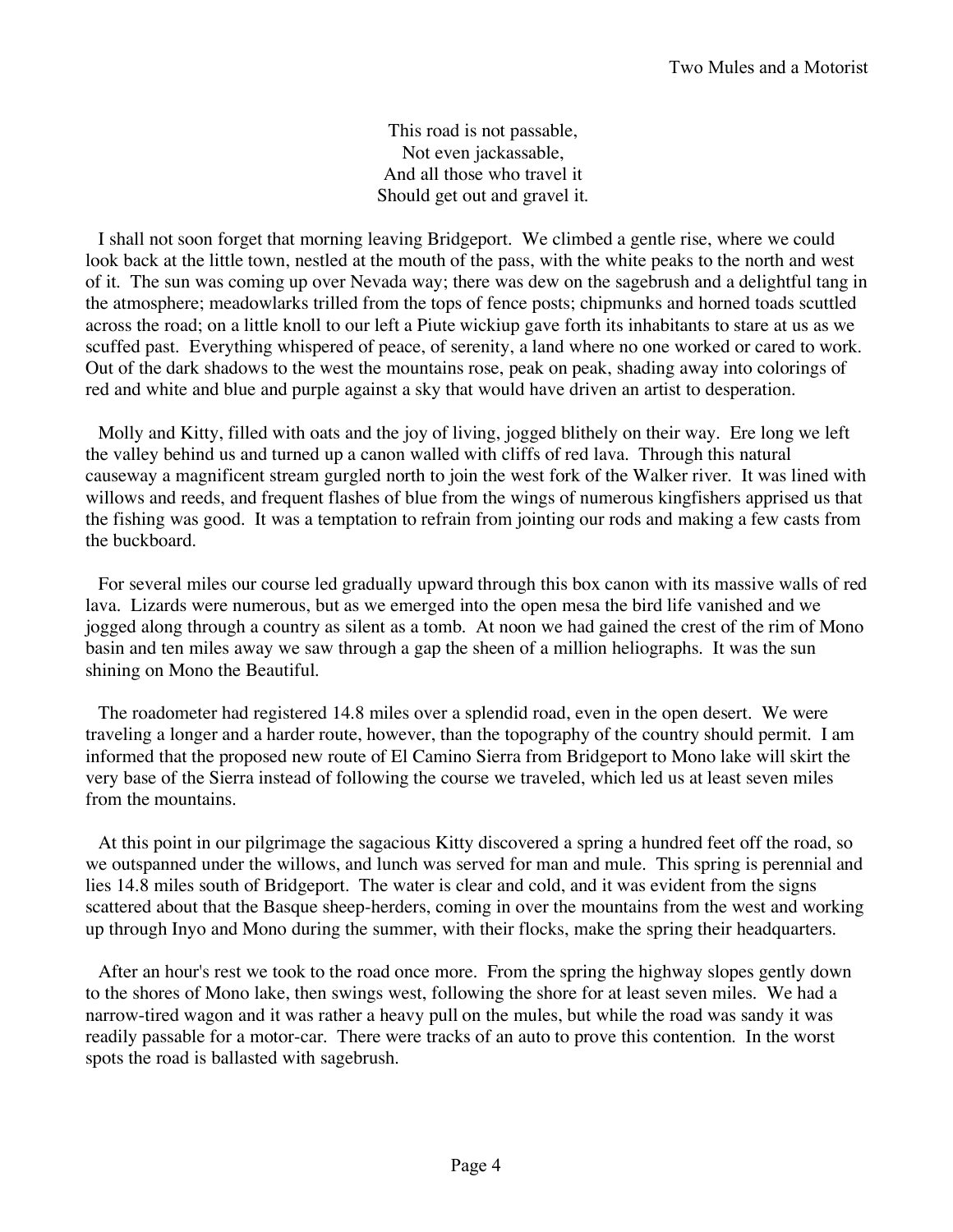At the first sight of Mono lake, one is appalled at the sublimity of its utter desolation. It is the Dead Sea of the West. Lying as it does in a basin in the desert, it vies with the heated sands in reflecting the sunlight until it is almost an impossibility to secure even a fairly respectable photograph of this remarkable body of water.

The myriads of little black flies, of which Mark Twain writes in his "Roughing It," still cumber the shores of Mono lake in a perpetual, swarming, seething, dying, putrid mass. Mud-hens and wild duck abound by the hundreds of thousands. In the center of the lake, which is estimated to be about eighteen miles wide and thirty miles long, two islands rise, side by side, one black, forbidding, the other milkywhite. Strange as it may seem, these islands are the homes of countless thousands of sea-gulls, which lay their eggs here and hatch their young. One is conscious of surprise to find these' sea-birds three hundred miles inland.

Both islands are of volcanic origin and composed entirely of lava. The white island is called by the Indians Pa-o-ha, and I believe there is a legend to the effect that a beautiful Indian maid was spirited away, with felonious designs, by a horrible supernatural monster who dwells in the hot mud springs on the black island, and the Indian maid was never heard from any more.

Round the north side of the lake we wore, past two or three lonely ranches, which, for all their squalor and weather-beaten appearance, were nevertheless beautiful with their groves of graceful Lombardy poplars and weeping willow trees silhouetted against the baked and forbidding Mono basin. After passing Mono lake post office we struck a mile of wonderfully beautiful road, overhung with poplars and weeping willows, and down these deep cool vistas of greenery we drove to our first stopping-place,



Hammond's Inn, on the west shore of Mono the Beautiful. We had traveled 27.8 miles of mingled valley, desert, hill and vale, and Molly and Kitty heehawed joyously at the prospects of supper and bed.

Hammond's is the first point on El Camino Sierra after leaving Bridgeport, where one can secure oil, gasoline, bed and meals. You would never choose Hammond's outside of Mono county, but in Mono county Hammond's is really above the average. The beds are clean and only four in a room, and the meals, while plain, are well cooked and

enjoyable. Some day, after the Highway Commission has taken over El Camino Sierra, and "The Pasear," spoken of elsewhere in this article, is known as the greatest automobile highway on earth, a great tourist's hotel, with a garage, will rise on the western shore of Mono the Beautiful. Scott, who is something of a nature faker, offers to furnish a genuine wild man to live in a cave up the mountain-side and screech horribly through a megaphone for the edification of the tourists; also, he thinks an aluminum sea serpent, disporting in the saline waters of the lake and worked by push button from the manager's private office, would be an added attraction. We tried vainly to arouse mine host Hammond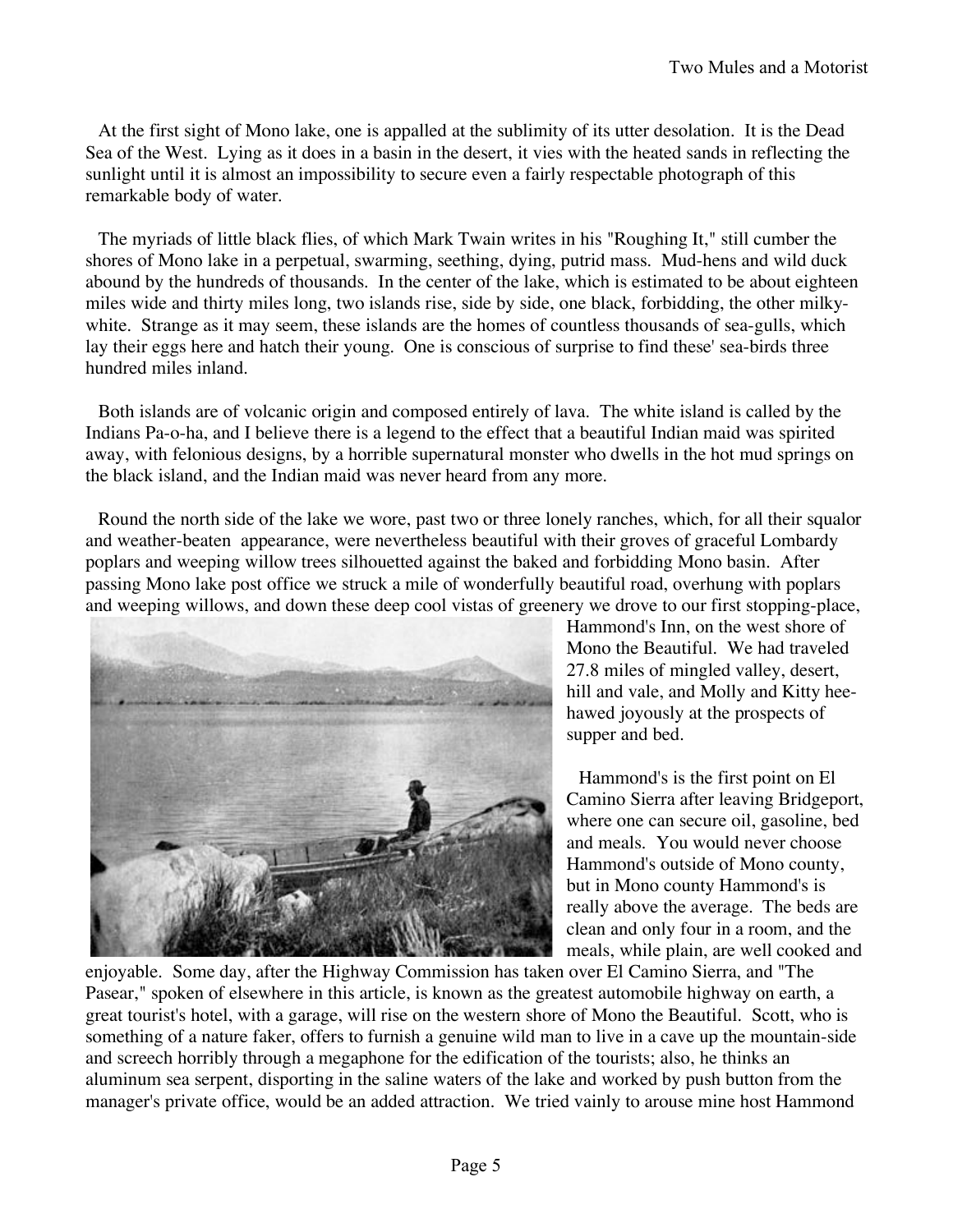to a sense of the advantages of modern improvements, but just now he is catering to the trade that comes out of the sagebrush, and all that the sagebrush trade asks is "scoffin's and floppin's."

We stayed two nights and a day at Hammond's, and experienced the wonder of a mental transformation. One's first impulse, when descending into that dead, baked Mono basin, is to flee from such horrible desolation. But stay all night at Hammond's and watch the sun rise on Mono. It will not be difficult then for you to realize why the Indians call it Mono the Beautiful. The two barren, forbidding lava islands, the black malapai headlands, the snow-covered crests of the Sierra along its western shore, are all mirrored in its shimmering bosom.

The mists rise along its lonely shores. The landscape spreads before one ineffably lonely, solemn, impalpable, magnificent in its terrible grandeur. In a little booklet entitled "California's Greatest Asset," which Scott has written to advertise Inyo the Peerless, and Mono the Beautiful, he pictures Mono lake in these words: "Mono the Beautiful, where reigns a seemly quiet of solitude and vastness as if Nature herself, astounded by the infinitude of her handiwork, had paused, stricken with reverential dread."

That word-picture explains it all. And yet that man Scott is a mining engineer!

Mono the Beautiful never looked more sublime than the morning we left Hammond's for a short sidejourney of ten miles up into Tioga Pass. A mile from the inn we came across a bewhiskered man, long and lank, with sad poetic eyes, cooking flapjacks over a campfire. He greeted us cordially, and struck

by the peculiarity of the man and his outfit we pulled up and talked. His covered prairie-schooner was decorated with clusters of wild plum, Indian pinks and the red and golden branches of various shrubs found in the mountains. Two aged and decrepit mares drew the wagon, and a third horse followed at will. This third horse, although fully six years old, had never been harnessed, and his owner referred to him affectionately as "the colt." An amiable bulldog sat on the seat and guarded the wagon.



We discovered that the wanderer had been in the mountains all summer. He lived on wheels. Evidently he had lived on them so long that they had become a part of him. He was a philosopher and an inventor. He showed us a collapsible water bucket, a folding camp-stove and a folding windmill which he had invented in the solitude of the wilderness. Neither of the three inventions was worth ten cents, but he must have had lots of fun inventing them. That inventor had life down to a shredded-wheat basis. He did the thing he liked to do; success or failure could never turn his head. He had the sky above and the sweet earth beneath. He paid no rent; water, light and fuel were free. He just wandered wheresoever he listed - a Huckleberry Finn sort of a man, and I envied him.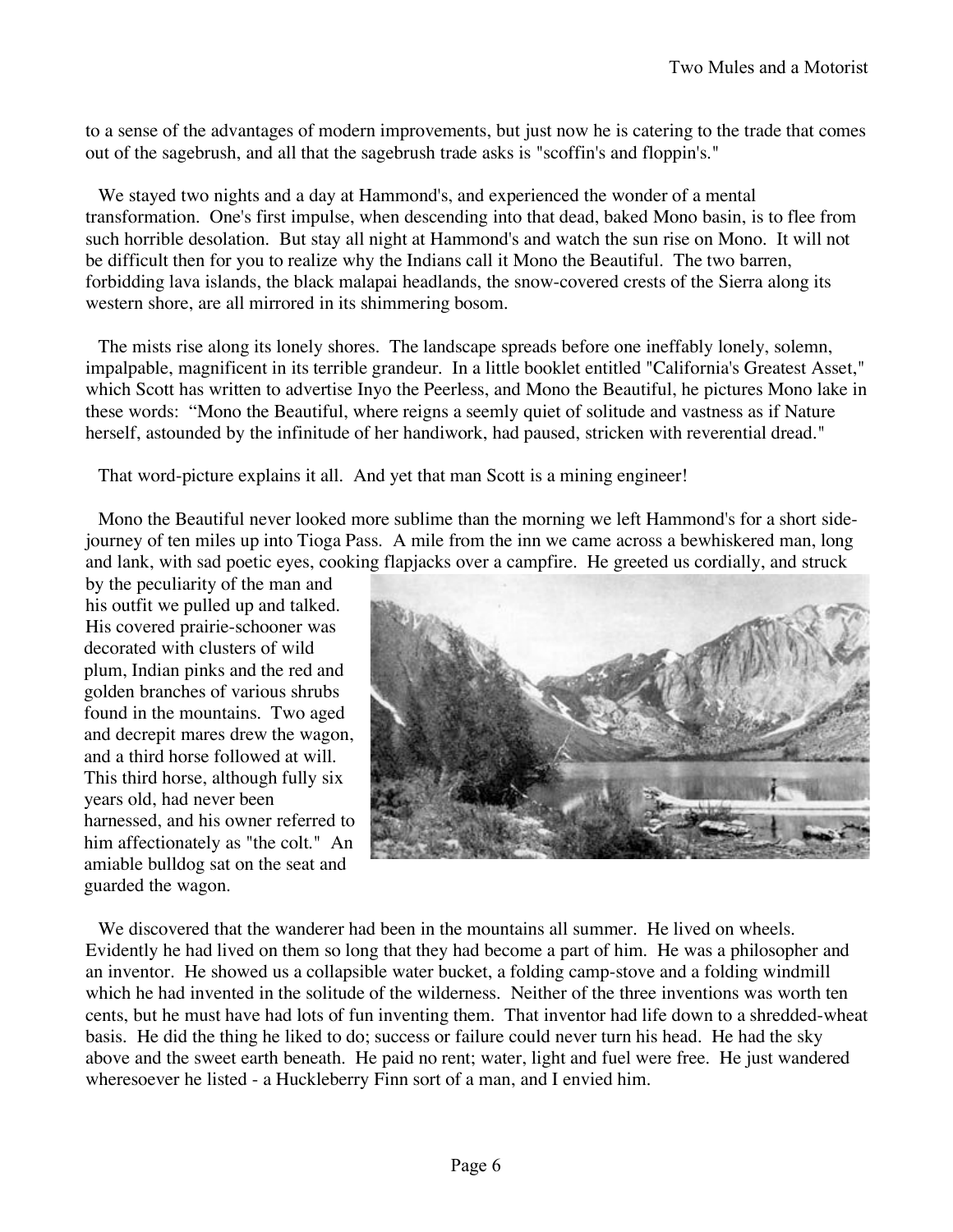"I come out here every summer" he informed us. "Been four months on the road already. Left Los Angeles in March. Where am I headin' for? Lordy, neighbor, I don' know. Maybe I'll pull through the Sonora Pass an' winter in the Sacramento valley. I don' know."



He scanned us and our outfit with friendly, dreamy eyes.

"Nice in the mountings, ain't it?" he queried. "I like it up here because 1 can think." He waved a brown arm toward his own ramshackle outfit. "I ain't got much, boys," he said a little sadly, "but then," he added brightening, "I don' need much so I'm well off."

His philosophy charmed us; we egged him on to conversation, and seeing that we were friendly, he concluded that we were brothers of the faith.

"We've got somethin' no millionere can buy" he announced. "Look at old

Mono, with the mists risin' off'n her - an' the shadders on her. I can look at that all I want. Admission's free an' nobody can build a fence around our domain, can they?" A rare and wonderful smile lit up his ascetic countenance. "Still, we ain't no ways selfish an' greedy about what we got, are we? They can all come an' take a look if they want to."

He laughed insanely. Plainly he was a mild lunatic. He even admitted that inventions had upset his reason. Yet, as we left him and the bulldog discussing the coffee and flapjacks and turned up the Tioga Pass State Highway, Scotty sighed.

"If I'm ever crazy I'd like to be just as crazy as that chap," he said.

Seven miles up Tioga Pass we came to the foot of the long grade that leads over the mountains to Yosemite valley, only thirty miles away. A force of men was then at work putting this highway into shape, and at present, it is well adapted for automobile travel. We camped in a lovely meadow, hemmed in by towering cliffs and fringed with mountain pines. Lee Vining creek (it is really a river) flowed by our camp, and for natural, rugged, primeval beauty, Tioga Pass is second only to the majestic Yosemite.

We had left the desert now and had climbed 9000 feet above sea-level. For two days we kodaked and fished Lee Vining creek, where two-pound trout are the rule rather than the exception. On the third day reluctantly we broke camp bright and early, and two hours later Molly and Kitty jogged out of this Eden into the blistering heat of the Mono desert, and we were back on El Camino Sierra once more.

After clearing the southwestern arm of Mono lake, we swung at right angles back to the mountains. Past Crater and Farrington's ranch and the mouth of Bloody canon we went, following along the banks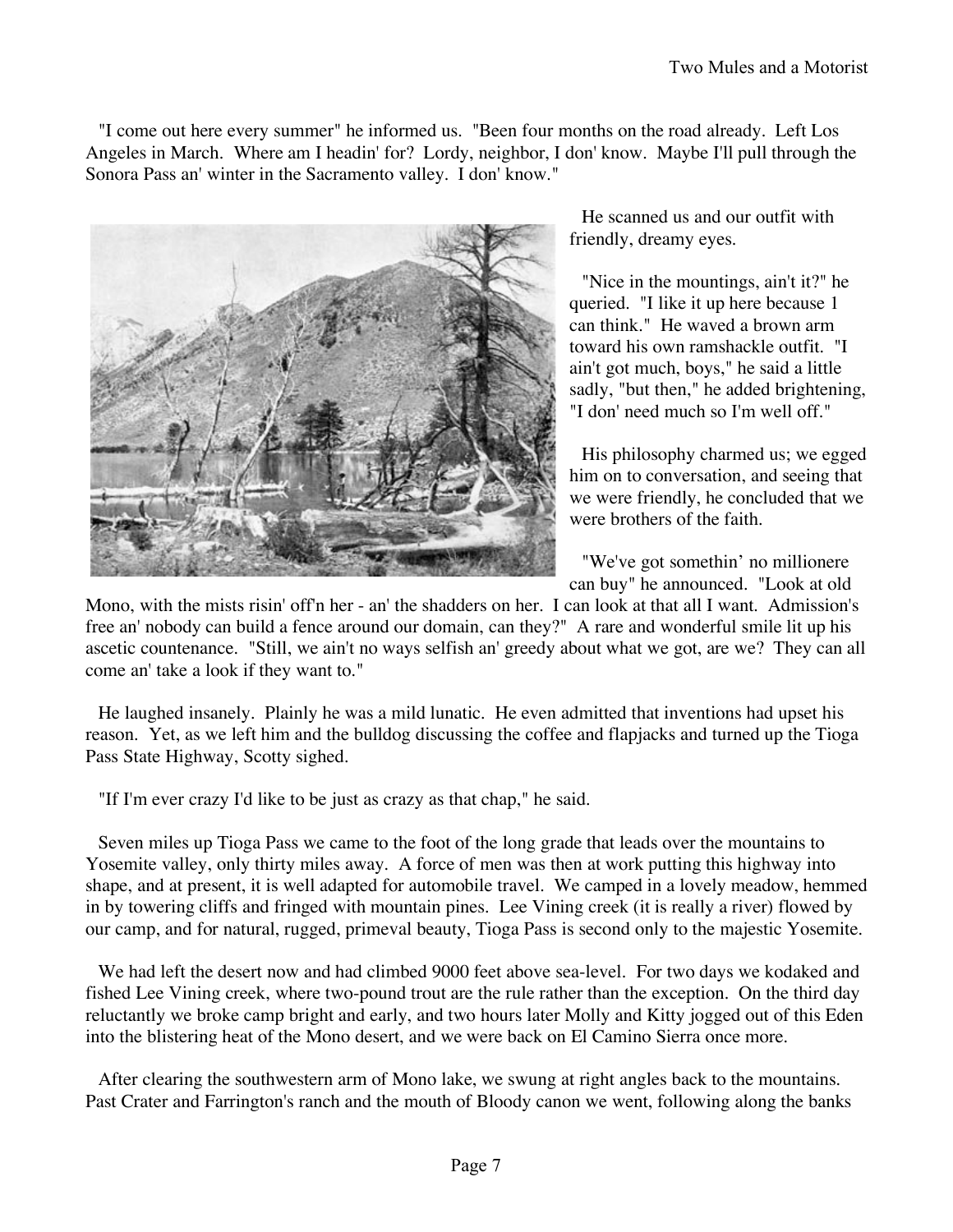of a glorious trout stream purling through the desert, a brilliant ribbon of silver and green through the grays and ochres of the scorched plain, emptying into Mono lake. Presently we came to a point where the plain narrowed to a canon mouth. Through this passage we journeyed, turned a corner and found ourselves on the shores of Grant lake.

Why attempt to describe a lake in the Sierra? No lord of language could ever do full justice to the magic beauty of this enchanted spot. A hundred yards from the point where the lake empties into Rush creek we made camp, and while Molly and Kitty, having searched and found a sandy spot on the creek bank, were rolling and grunting in delirious joy and Scott was endeavoring to decide whether we should have mock-turtle soup or fried clams for dinner, I stepped to the creek bank and made two casts. We needed one trout each, yet I lingered over the battle for thirty minutes. In my narrow metropolitan life I had dreamed of such a battle royal at the opening of each trout season, although privately I was of the opinion that such aquatic monsters belonged in the same category with Jonah and the whale.

We spent two delightful days at Grant lake. Two Swedes from Bodie and an Indian were camped there also. The fishing was marvelous. No other word describes it. All big fish, and fighters to the last flop. I hated to leave Grant lake. Even now it gives me a heartache to write about it, for the tourist

follows the pathfinder and in a few years those fish will become educated and I will be voted a disciple of Ananias.

From Grant lake we swung back over the trail to the main traveled road, crossed ten miles of desert south of Mono lake, the trail winding around a range of a dozen extinct volcanoes. The desert at this point is littered with obsidian, or volcanic glass, and pumice stone, and. while these old volcanoes are said to be extinct, the heat in their immediate neighborhood was distinctly more pronounced than it was two miles further on.



I am informed that in winter the snow melts' very rapidly from their crests, thus giving ground for the assertion that there is a spark of life still left in these old boils on the neck of Mono the Beautiful.

Passing the volcanoes we struck a strip of territory five miles long. It was so barren as to be absolutely, void of vegetation with the exception of a little clinging vine with a pretty pink-flower and occasional clusters of a species of thistle with a beautiful but odorless white blossom. In the distance a dark blur against the desert gave promise of a pine wood, and presently we came to the first thin gnarled and stunted outposts of the forest. Here we looked our last on Mono basin and commenced the upward climb toward the crest of the southerly rim. At Mono Mills (gasoline, etc., is obtainable here) we rested for luncheon and a welcome drink of water, then pressed onward. Down a long gradual grade we passed, through cut over timber lands and. lands where logging crews were then at work, and finally leaving civilization behind we drove through the grateful shade of a virgin forest of mountain pine. Save for an occasional Indian and the ever-present chipmunk, we passed nothing living. On through the dim whispering aisles of the forest primeval jogged Molly and Kitty, until late in the afternoon we came out on the bare rocky brow of Sherwin's Hill and looked down into Long valley.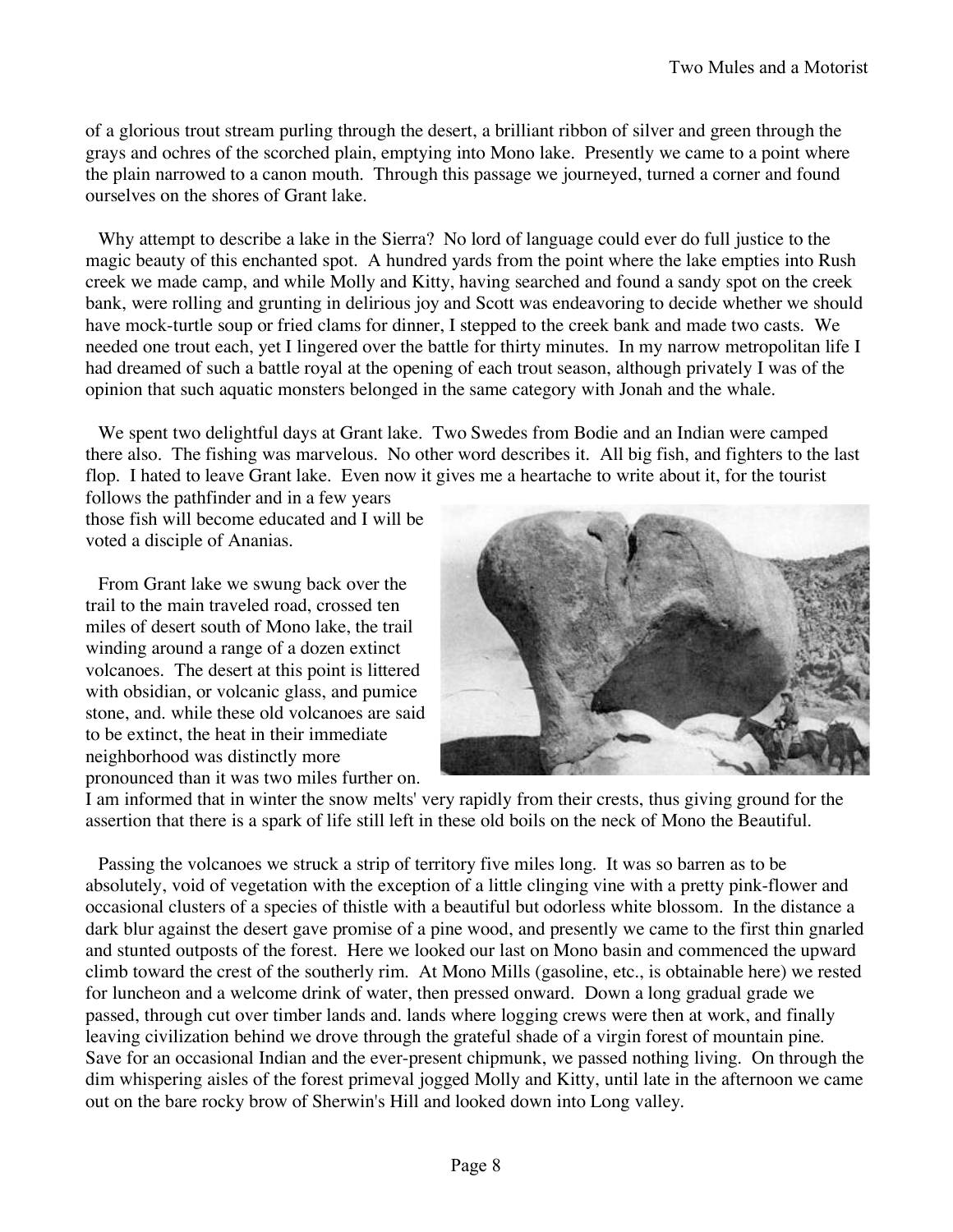It was a magnificent vista of country upon which we gazed. No human habitation met the eye for thirty miles, although faint specks denoted cattle. We swung down the hill and at dusk came to Thompson's ranch on Dead Man's creek. Thompson's ranch is a tiny log cabin with a hitching rack in front of it, and Thompson lives there alone with his saddle horses and his dogs, keeping an eye on his stock which graze on the government range. He laid aside a paper a month old and extended us a frontiersman's welcome and dinner. After dinner we hitched the mules, now very weary and disgusted, and resisting Thompson's earnest invitation to spend the night with him (that was mean of us, too - Thompson hadn't talked to a soul in three weeks) we took the trail again. The moon came up and lighted our way through ten miles more of woodland road, and along about midnight we arrived safely at the Casa Sierra Hotel at Mammoth. We weren't certain of the trail and every time we came to one of the signboards tacked to a tree by the forest rangers, I would get out, light a match and read the sign. Then our matches gave out! Nothing daunted, we passed the responsibility for our predicament up to Molly and Kitty, who responded nobly, for at eleven-thirty we heard a dog barking in the distance. No one was up when we arrived, so we placed the mules in the stable, discovered that the "hotel" door was open, preempted two rooms and with brazen effrontery showed up for breakfast.

Of all the beautiful and interesting spots on El Camino Sierra, Mammoth will linger longest in the memory. I know now that I shall never get it out of my blood. Bert Bernard is the boniface who runs this frontier hostelry. He makes no pretension to style or sanitary plumbing, but he had a darky cook who served real food. Also he has saddle horses and pack mules to take you up the Mammoth trail over to the Minarets and the Devil's Post Pile, and when you return all fagged out he has good clean beds with timothy hay mattresses, and if you don't like it, there are a lot of people that do.

At Mammoth we saddled Molly and Kitty and went up to Mammoth City. It used to be a city along in '79 and '80. Nobody lives in Mammoth City now. The forest has made a sortie into the main street and among the half-dozen tumbledown log cabins a new crop of young pines is growing. Wild animals



prowl through the old sawmill with its rusting machinery; a hundred cords of wood, cut for use in the winter of 1880 and never used because the camp "petered out," is dimly visible through the underbrush and trees which have grown up around it. A moldering, decaying arrastre marks the location of a mine where some Argonaut sunk his youth and his money. The destroying hand of time has mangled and crushed the pathetic little log cabins where the brave heart of the vanished pioneer once beat high with hope. It is a sad place. In the canon nestle the Twin lakes; a gentle breeze, blowing off the eternal snows,

comes down through Mammoth City and rustles the young pines that strive to hide her helpless old age; the subdued thunder of a waterfall far up the face of the, mountain where the waters of Mary lake come down to form the Twin lakes, comes faintly to the air. It is the eternal requiem of Mammoth City.

To hunt, to fish, to destroy any living thing in this Eden of the West would be a sacrilege. One merely grows drowsy with the sad beauty of the scene - lulled to sleep by the dirge of the pines and the waterfall, to dream that the souls of the pioneers that built a city here and then deserted it are passing to a just punishment for their inconceivable desertion.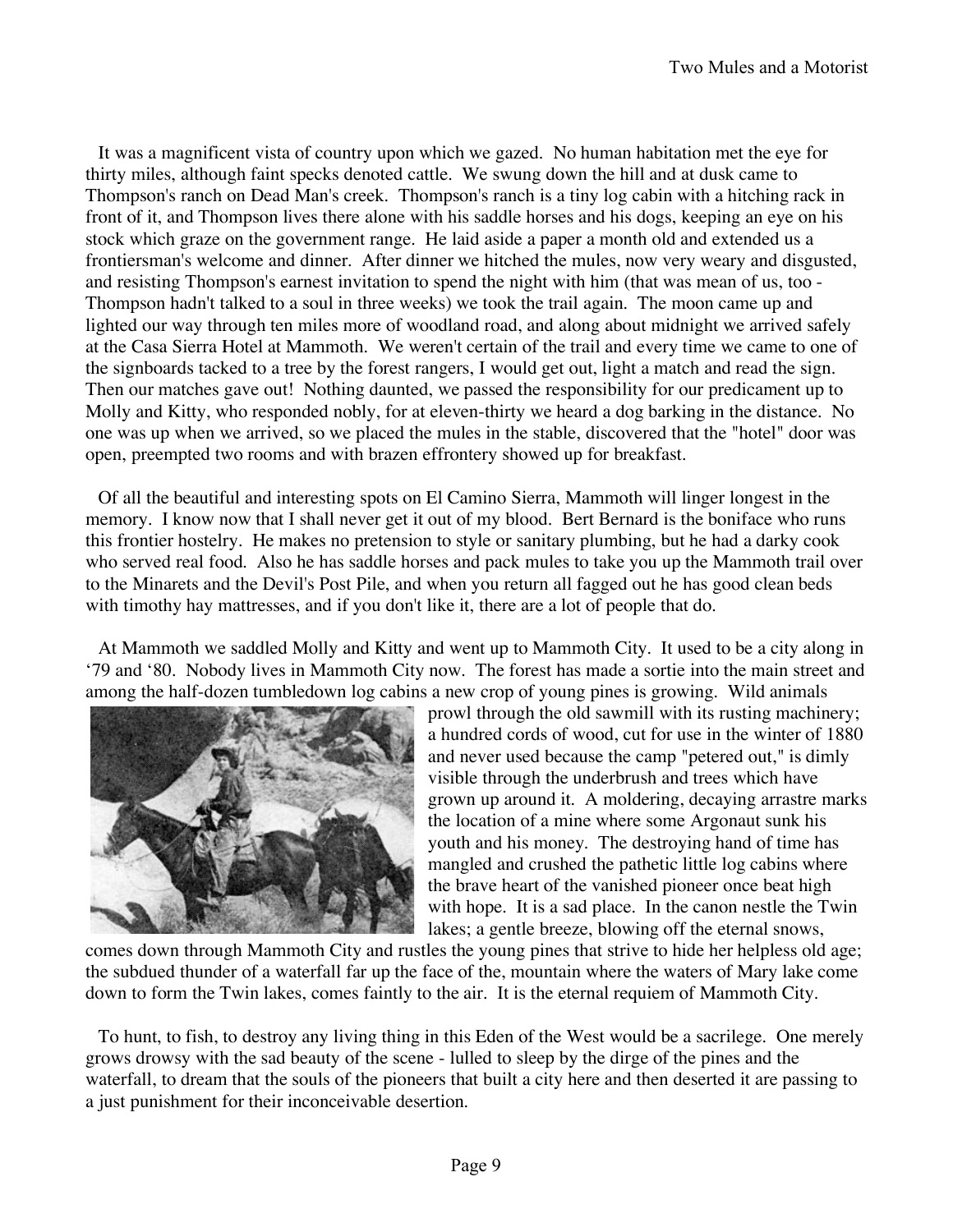Two never-to-be-forgotten days at La Casa Sierra Inn, under the shadow of Mammoth mountain, and we took the road again, past the geyser of La Casa Diablo, where the old "desert rats" and Indians come to "b'ile out," and down through Long valley. Every few miles a big cold stream, fresh from the melting snows of the Sierra, comes purling across the desert valley, emptying into Owens river. There were bridges across most of these streams, but all of them are fordable even in an automobile. Good fishing in all of them, and flocks of sage-hen rise from the sage beside the road.

Coming out of Long valley through a little pass, we emerged into Little Round valley. From Little Round valley we crawled up Crooked creek canon, along a road hacked in the face of a red and black lava cliff, and down into Round valley. Nightfall found us out of Round valley and at the upper end of Pleasant valley. I thought this latter was aptly named, for here we entered a farming and dairying country and put up for the night at a farmhouse.

We resumed our pilgrimage next morning, driving through large prosperous ranches whose fields were dotted with droves of fine cattle. There was a beautiful interchange of fields of timothy, alfalfa, corn and grain-fields. The ranches were well kept, every house and barn had a red roof and was surrounded by weeping willows or Lombardy poplars. Truly, it was a pleasant valley.

We arrived at Bishop, Inyo county, about noon, having traversed one hundred and thirty-five miles behind Molly and Kitty. After resting two days in Bishop, we resumed the journey down the Owens river valley. The country around Bishop - in fact, down to Lone Pine - is very beautiful. It has the charm of the unexpected. From a desert strewn with heaps of malapai, one passes into green fields with irrigating ditches. A few miles of this and then - the desert.

We had passed all the big mountain peaks by the time we reached Lone Pine late in the afternoon. Mt. Gillett, Mt. Morrison, Kearsarge and Whitney - we passed along their bases in succession. They are the real sights of El Camino Sierra - snow-capped, cloud-enshrouded, majestic, terrible, overawing in their calm assumption of the impotence of eternity.

At Lone Pine we endeavored to secure horses and climb Mt. Whitney, but under the advice of Mr. Marsh, who built the Smithsonian observatory on the summit and appears to be Mt. Whitney's favorite son, for he knows every dip, spur and angle on her wrinkled old face, we abandoned the attempt. There was still too much ice on the trail, and while under Marsh's guidance we could have reached the summit, it would have been a difficult task.

From Lone Pine we motored down the valley and across the Mojave desert for nearly one hundred miles, following along the line of the Los Angeles aqueduct. This portion of El Camino Sierra is least interesting. The white Sierra gradually recedes as you go south, and gives way to a low range of scarred volcanic hills, scarlet with oxide of iron. It is just plain desert, but the desert is beautiful after you have learned to love it. The road is good.

At Mojave I bade Scott good-by, caught a north-bound train and was back in San Francisco next morning. I was glad to get back, but - I had seen El Camino Sierra, and I wouldn't have missed it for a farm.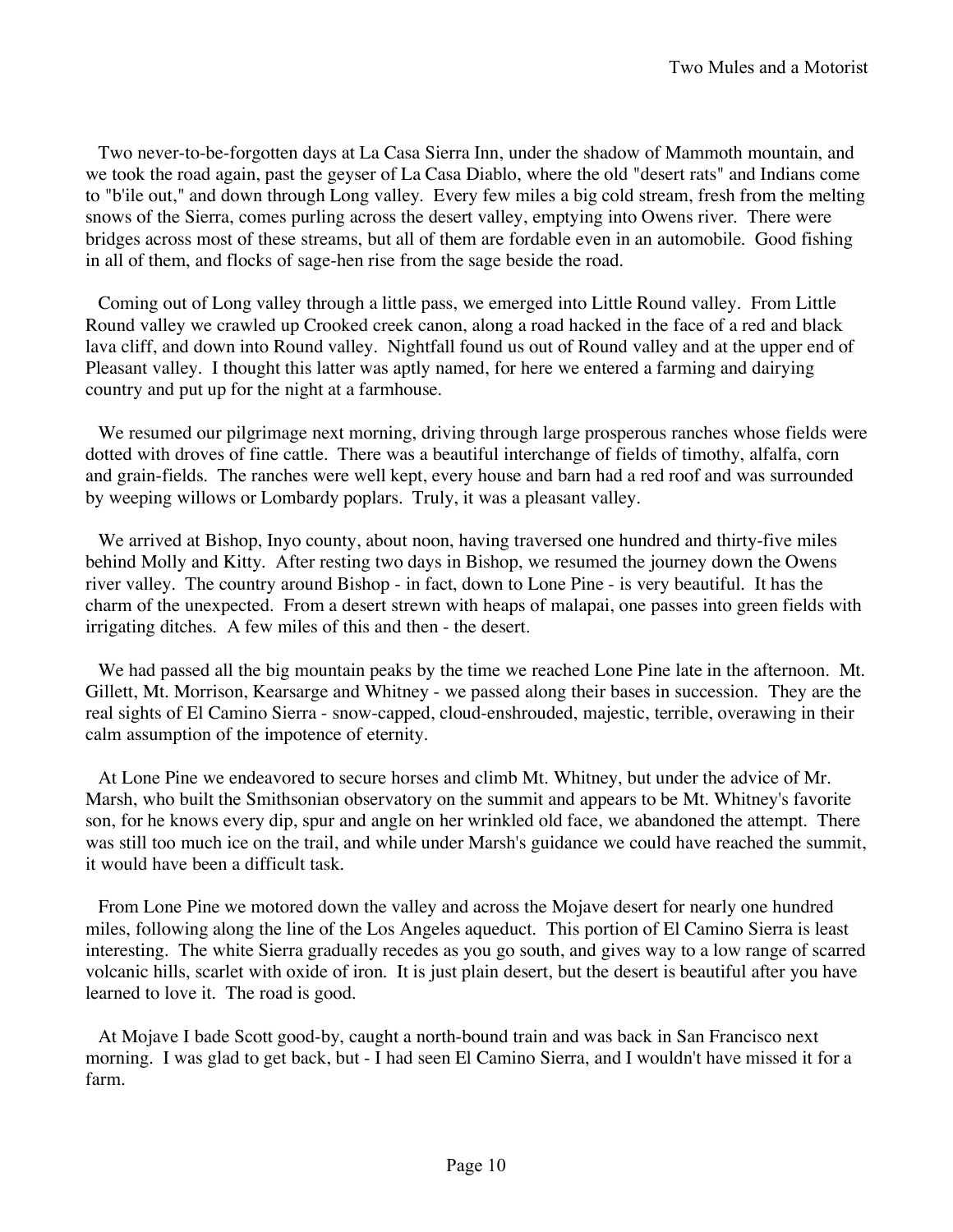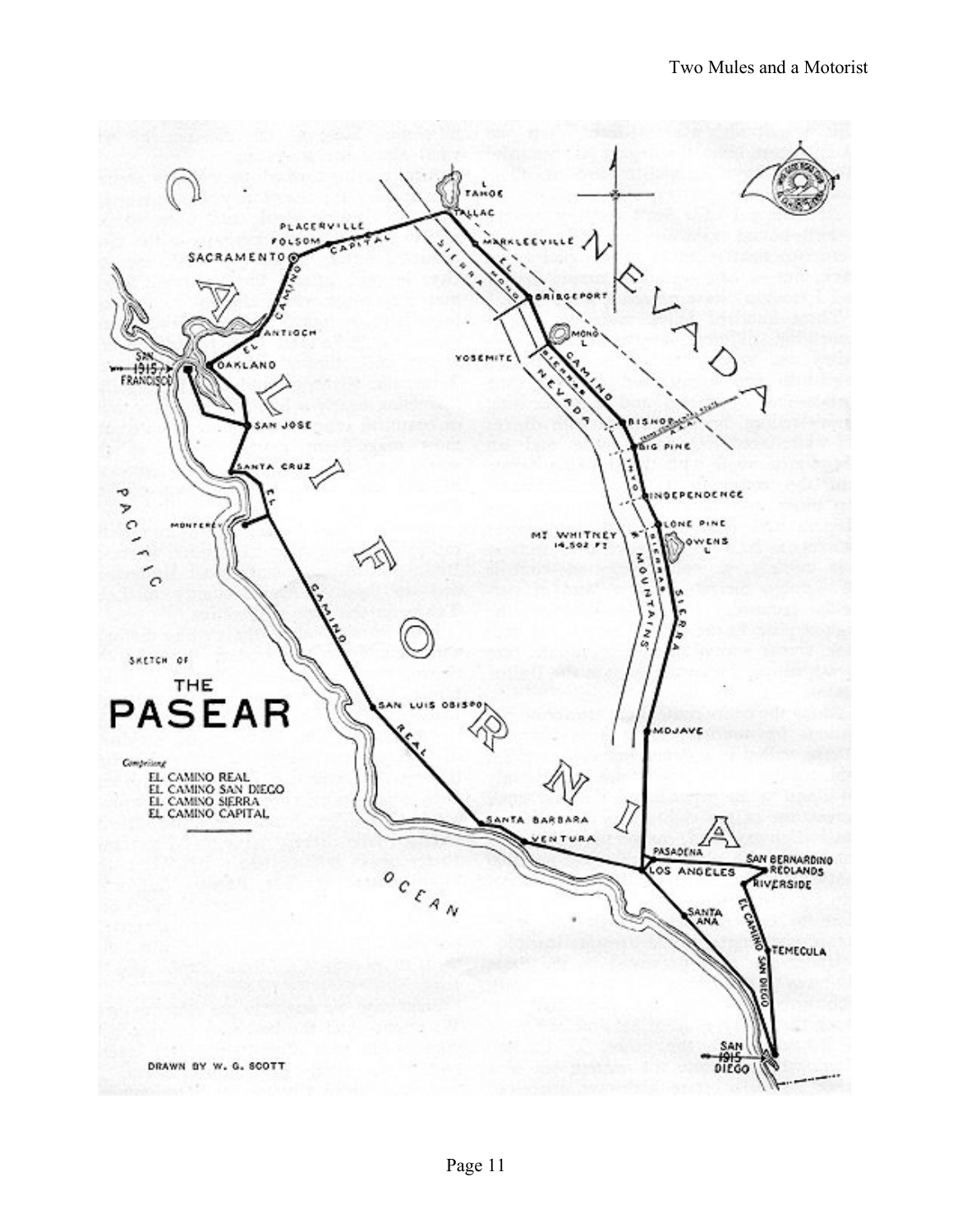Three hundred miles, more or less, of something different every three miles - valley and stream, mountain and lake - sagebrush and greasewood and big pine forests-baking desert and cool, inviting snow-rolling, lovely meadow with droves of white-faced Hereford cattle and an abandoned waste with the skulking coyote and the courteous rattlesnake-whispering pines and lakes and waterfalls and glaciers and cliffs and dark, bottomless canons, a land of romance and wonder and mystery, a world forgottenthat is El Camino Sierra. It is a land of perpetual paradox. From Mt. Whitney, the highest peak in the United States, one may look across several mountain ranges into Death valley, the lowest point in the United States.

Along the entire route there are accommodations for tourists; every little town in Owens valley is a depot for auto supplies and repairs. The roads are surprisingly good and by the expenditure of a very small percentage of the eighteen million dollars' State Highway fund, can be placed in such condition with the natural road-building materials right at hand, that a week-end trip for dwellers in towns from San Francisco to Los Angeles through this great scenic wonderland would be quite feasible.

Under the plan presented to the State Highway Commission by my friend Scott, who loves California and good roads so much that he gives all of his time and most of his money to the cause, El Camino Sierra will constitute the eastern leg of a great system of state highways conceived by Scott and designated by the singularly euphonious Spanish title of The Pasear.

Starting at San Francisco, the tourist, after having visited the Panama-Pacific International Exposition to be held in 1915, can motor down El Camino Real to Los Angeles. He will pass through the wonderfully fertile coast valley of the state, through Del Monte, historic Monterey, Santa Barbara and the old California missions. Most of the distance he will wind along the sea-coast.

After touring through the country around Los Angeles, the visitor may next start south over El Camino Real, and upon arrival at San Diego, located perhaps in the most beautiful setting in all this world for any city, he will attend the Panama-Californian Exposition which also will be in progress there in 1915. After visiting Coronado, La Jolla and Tia Juana, he will motor back through the mountains, via Temecula, Riverside and San Bernardino, traversing nearly a hundred and fifty miles of beautiful country where are situated the most magnificent orange groves in the world, and at Los Angeles will terminate his trip over the San Diego loop of The Pasear.

Starting at Los Angeles he will fare north, through Mojave, over El Camino Sierra to Bridgeport, Mono county, past Bridgeport and up through Alpine county to Lake Tahoe, in the Alps of America.

From lovely Tahoe, the visiting motorist will wind down the western slopes of the Sierra, through scenes hallowed in California history, song and story, through Placerville and Folsom or via Donner lake to Sacramento, the state capital, on down the Sacramento valley, following the river through the Gardens of The Netherlands and back to San Francisco via El Camino Capital.

That is The Pasear - a little fifteen-hundred-mile stroll through Fairyland. Pretty good scheme, isn't it? With the establishment of The Pasear, California will come into its own more rapidly and will be known far and wide as a motorist's paradise. It will be an added attraction to both of our California Expositions in 1915.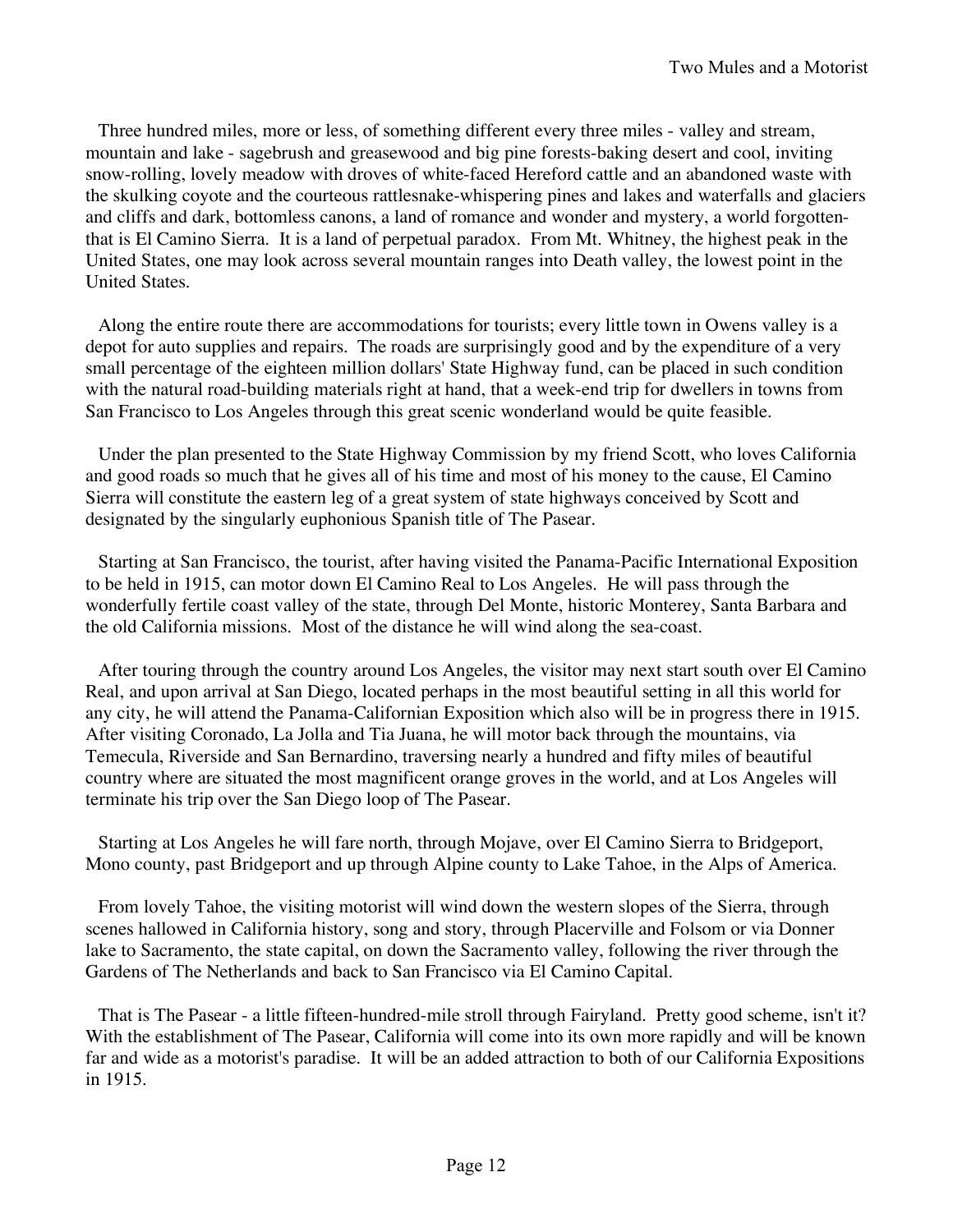Scott says we ought to see America first. We ought - and the best way to start is to take a trip over The Pasear and spend two weeks along E1 Camino Sierra. If you can't afford a motor-car, I recommend a span of mules, a good buckboard and lots of grub. If you can't afford such an outfit (indeed, in these days of cheap motorcars, it's a toss-up which to take) then I suggest a gun and rod, a roll of blankets, a knapsack and a pair of sturdy legs. Go somehow.

W. G. Scott of the Inyo Good Roads Club converted me. El Camino Sierra is as close to heaven as I ever expect to get, and having once tasted the delights of the trail, I'm going back. Even as this story goes to press, Molly and Kitty are sticking their long sad heads out the window of Scotty's barn in Bishop, watching us leave for another trip over the same route-in a motor-car. Pretty hard on Molly and Kitty to have to stay behind, but that's what comes of being a mule and pulling a load all of one's days. Don't you be a mule. Back out of the pack some summer, kick up your heels, and heehawing with joy go cantering down El Camino Sierra; for there is a prize at the end of the trail.

Try it.